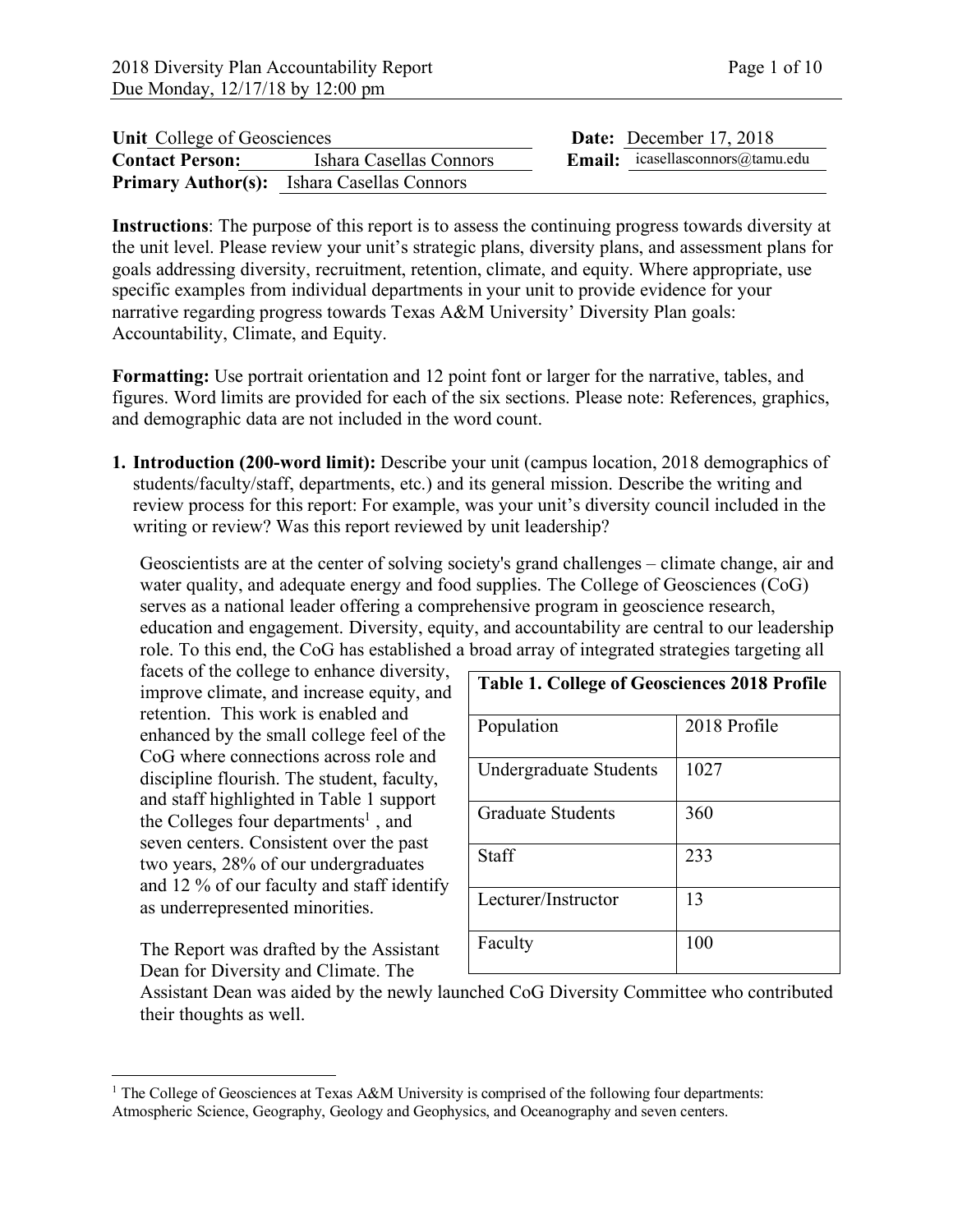**Recruitment (500-word limit)**: As informed by two or more years of assessment data, describe your unit's goals, measures, and progress on student/faculty/staff recruitment. If goals, measures, or data are not available, describe plans to develop and assess goals for student/faculty/staff recruitment.

## **Undergraduate & Graduate Students**

*Goal:* To increase awareness of the Geosciences among underrepresented populations. Attracting and enrolling a diverse student population at both the undergraduate and graduate levels, both across the college and within respective majors.

*Measures & Progress:*

- Continued to offer robust programming and student engagement through programs such as  $GeoX<sup>2</sup>$ .
- Maintain, through targeted recruitment efforts, a diverse enrollment in the CoG.

*Undergraduate Students*: GeoX continues to be one of our flagship recruitment programs. As highlighted in Table 2, in 2018 we doubled the number of participants from 30 to 60, something we will continue in 2019. Over the past two years, at least a quarter of the

students identify as underrepresented minorities (URM), and half are women. Success from this program is evidenced by the high rates of application to the geosciences at TAMU3. Our traditional recruitment efforts continue to yield a diverse pool of applicants, admits, and enrolled students (Table 3). A review of our enrolled students disaggregated by major highlights bright spotsracial diversity in ENGS and ENST and areas for growthgender representation in GIST and GEOP (Tables 4 and 5).

| <b>Table 2. GeoX Participant Data</b> |      |      |  |  |  |  |
|---------------------------------------|------|------|--|--|--|--|
| Program Year                          | 2017 | 2018 |  |  |  |  |
| <b>Total Cohort</b>                   | 30   | 60   |  |  |  |  |
|                                       |      |      |  |  |  |  |
| Breakdown of Race                     |      |      |  |  |  |  |
| % White                               | 65.5 | 52.5 |  |  |  |  |
| % Hispanic                            | 13.8 | 28.8 |  |  |  |  |
| % Asian                               |      |      |  |  |  |  |
| American                              | 10.3 | 8.5  |  |  |  |  |
|                                       |      |      |  |  |  |  |
| % Other/Not                           |      |      |  |  |  |  |
| Specified                             | 6.9  | 1.7  |  |  |  |  |
| % African                             |      |      |  |  |  |  |
| American                              | 3.4  | 8.5  |  |  |  |  |
| % Female                              | 50   | 50   |  |  |  |  |
| % First Generation                    | 3.4  | 22   |  |  |  |  |

 <sup>2</sup> Launched in 2011 GeoX is an intensive, on-campus experience intended to build awareness and interest in the geosciences.

 $3$  See Houser, Garcia, Torres (2015) for findings from GeoX program assessment.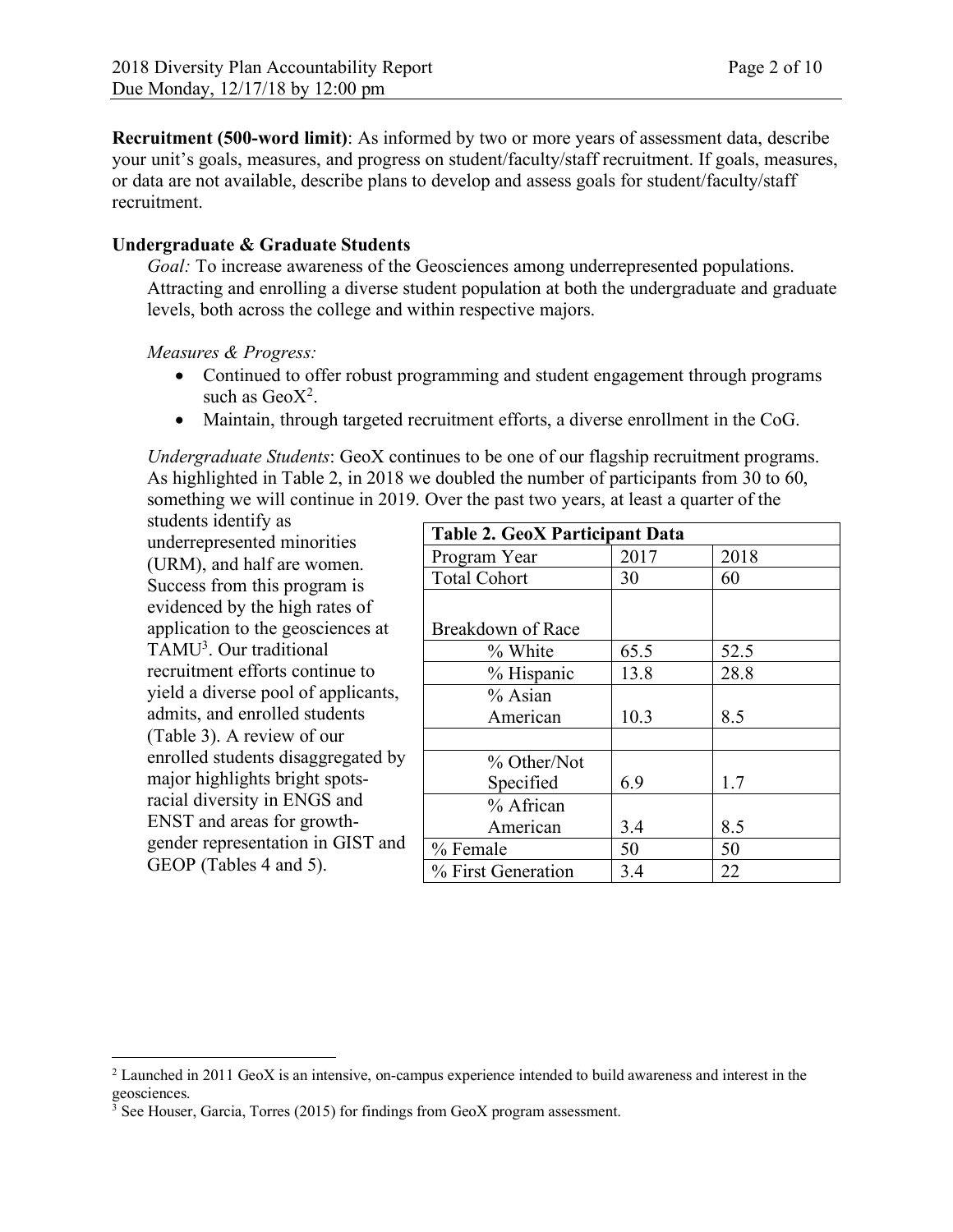| Table 3. 2017 and 2016 Recruitment Trends |           |         |          |           |         |          |  |  |
|-------------------------------------------|-----------|---------|----------|-----------|---------|----------|--|--|
|                                           | 2017      |         |          | 2016      |         |          |  |  |
|                                           | Completed | Admits  | Enrolled | Completed | Admits  | Enrolled |  |  |
| <b>Total Population</b>                   | 448       | 327     | 205      | 496       | 367     | 220      |  |  |
| % Hispanic                                | 26%       | 23.5%   | 23.4%    | 24%       | 24.8%   | 24.5%    |  |  |
| % Black & Multi                           |           |         |          |           |         |          |  |  |
| w/Black                                   | 3%        | 3.1%    | $2.4\%$  | 4%        | 3.5%    | $3.2\%$  |  |  |
| $%$ Asian                                 | $4\%$     | 3.4%    | $1.5\%$  | 7%        | 7.6%    | 5.9%     |  |  |
| % White                                   | 60%       | 63.0%   | 68.8%    | 56%       | 53.7%   | 59.5%    |  |  |
| % Multi w/o Black                         | 3%        | 3.1%    | 2.9%     | $2\%$     | $3.0\%$ | 2.7%     |  |  |
| % International                           | 4%        | $4.0\%$ | $1.0\%$  | 6%        | 7.1%    | 4.1%     |  |  |

| Table 4. First Time in College student profile, Fall 2017, College of Geosciences |             |             |      |             |             |             |         |
|-----------------------------------------------------------------------------------|-------------|-------------|------|-------------|-------------|-------------|---------|
|                                                                                   | <b>ENGS</b> | <b>ENST</b> | GIST | <b>GEOL</b> | <b>GEOP</b> | <b>METR</b> | OCNG    |
| Headcount                                                                         | 19          | 20          |      | 40          |             | 33          | $N/A^*$ |
| % female                                                                          | 78.9        | 80          | 20   | 47.5        | 27.3        | 51.5        |         |
| $\frac{0}{0}$                                                                     | 42.1        | 30          |      | 17.5        | 27.3        | 9.1         |         |
| Hispanic                                                                          |             |             |      |             |             |             |         |
| % Black                                                                           |             |             |      |             |             | 9.1         |         |

ENGS=B.S. Environmental Geosciences; ENST=B.S. Environmental Studies; GIST=B.S. Geographic Information Science and Technology; GEOL=B.A., B.S. Geology; GEOP= B.S. Geophysics; OCNG=B.S. Oceanography; METR=B.S. Meteorology \*The OCNG B.S. launched in 2018

| Table 5. First Time in College student profile, Fall 2018, College of Geosciences |             |             |             |             |             |             |      |
|-----------------------------------------------------------------------------------|-------------|-------------|-------------|-------------|-------------|-------------|------|
|                                                                                   | <b>ENGS</b> | <b>ENST</b> | <b>GIST</b> | <b>GEOL</b> | <b>GEOP</b> | <b>METR</b> | OCNG |
| Headcount                                                                         | 31          | 19          |             | 19          |             | 27          |      |
| $%$ female                                                                        | 61.3        | 73.7        | 42.9        | 47.3        | 50.0        | 29.6        | 50.0 |
| $\frac{0}{0}$                                                                     | 38.7        | 36.8        |             | 21.1        | 33.3        | 18.5        |      |
| Hispanic                                                                          |             |             |             |             |             |             |      |
| $%$ Black                                                                         | 6.5         |             |             |             |             |             |      |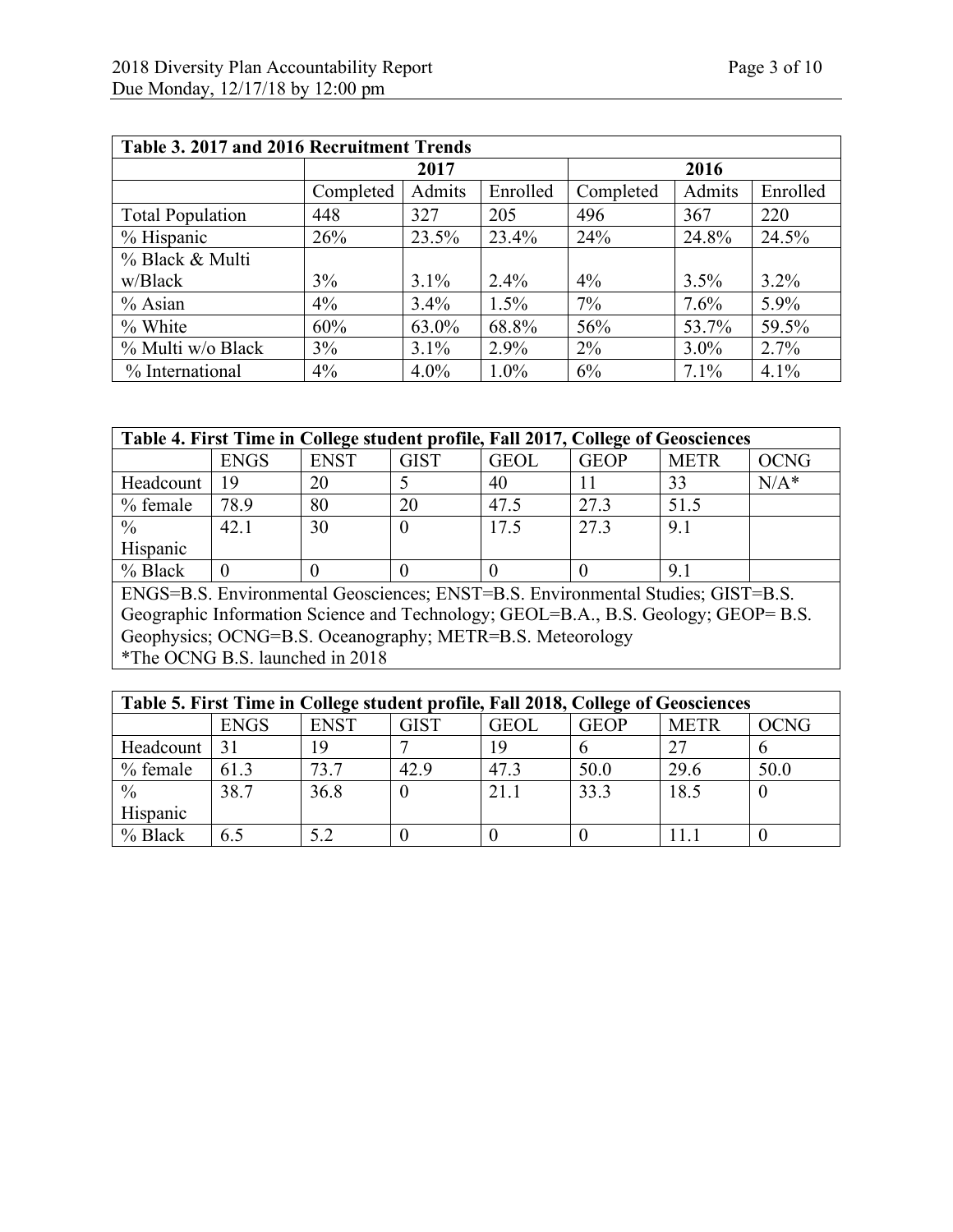*Graduate Students:* Our graduate population is small (Table 6) thus making small shifts in enrollment more exaggerated. We have sustained our engagement with the Society for the Advancement of Chicanos and Native Americans in Science (SACNAS) which is the premier conference for students from all underrepresented backgrounds interested in the sciences. In 2018, we combined our efforts with OGAPS to enhance our reach to the over 3,000 students and faculty who attend SACNAS. Additionally, the

| <b>Table 6. Graduate Enrollment</b> |      |      |  |  |  |  |
|-------------------------------------|------|------|--|--|--|--|
|                                     | 2017 | 2018 |  |  |  |  |
| <b>Total Cohort</b>                 | 340  | 360  |  |  |  |  |
|                                     |      |      |  |  |  |  |
| Breakdown of Race                   |      |      |  |  |  |  |
| % White                             | 46.2 | 46.4 |  |  |  |  |
| % Hispanic                          | 7.9  | 10.3 |  |  |  |  |
| $%$ Asian                           |      |      |  |  |  |  |
| American                            | 2.9  | 3.3  |  |  |  |  |
| % Other/Not                         |      |      |  |  |  |  |
| Specified                           | 2.6  | 2.8  |  |  |  |  |
| % Black                             | 1.5  | 1.7  |  |  |  |  |
| % Multiracial                       | 1.8  | 2.2  |  |  |  |  |
| % International                     | 37.1 | 33.1 |  |  |  |  |
| % Female                            | 42   | 39.2 |  |  |  |  |

College's graduate curriculum committee, we are working with faculty understand the attributes of a successful University Diversity Fellowships application and supporting efforts to ensure these highly qualified applicants chose to enroll at TAMU.

## **Staff & Faculty**

*Goals:* Establish and maintain a culture in all four departments that embraces an inclusive and equitable hiring process to attract a diverse pool of candidates. Furthermore, it is our goal that all staff and faculty have exposure to the training and resources necessary to engage in an inclusive and intentional search process.

*Measures & Progress:*

- Provide faculty and staff with training and resources to support the hiring process.
- Institutionalize equitable and inclusive processes across the job descriptions, resume reviews, candidate interviews, and Dean's office screening.

We have institutionalized policies among our faculty searches including mandatory participation in stride or search committee training, broad job posting, and recruitment, reviewing job descriptions for inclusion language, and requiring that all finalist pools are reviewed by the Assistant Dean for Diversity and Climate. Our staff hiring leverages best practices from Human Resources yet also presents an opportunity for growth. In Spring 2019, we will be to review existing hiring procedures for staff and advise on best practices to ensure that future searches include the same level of diversity and inclusion efforts.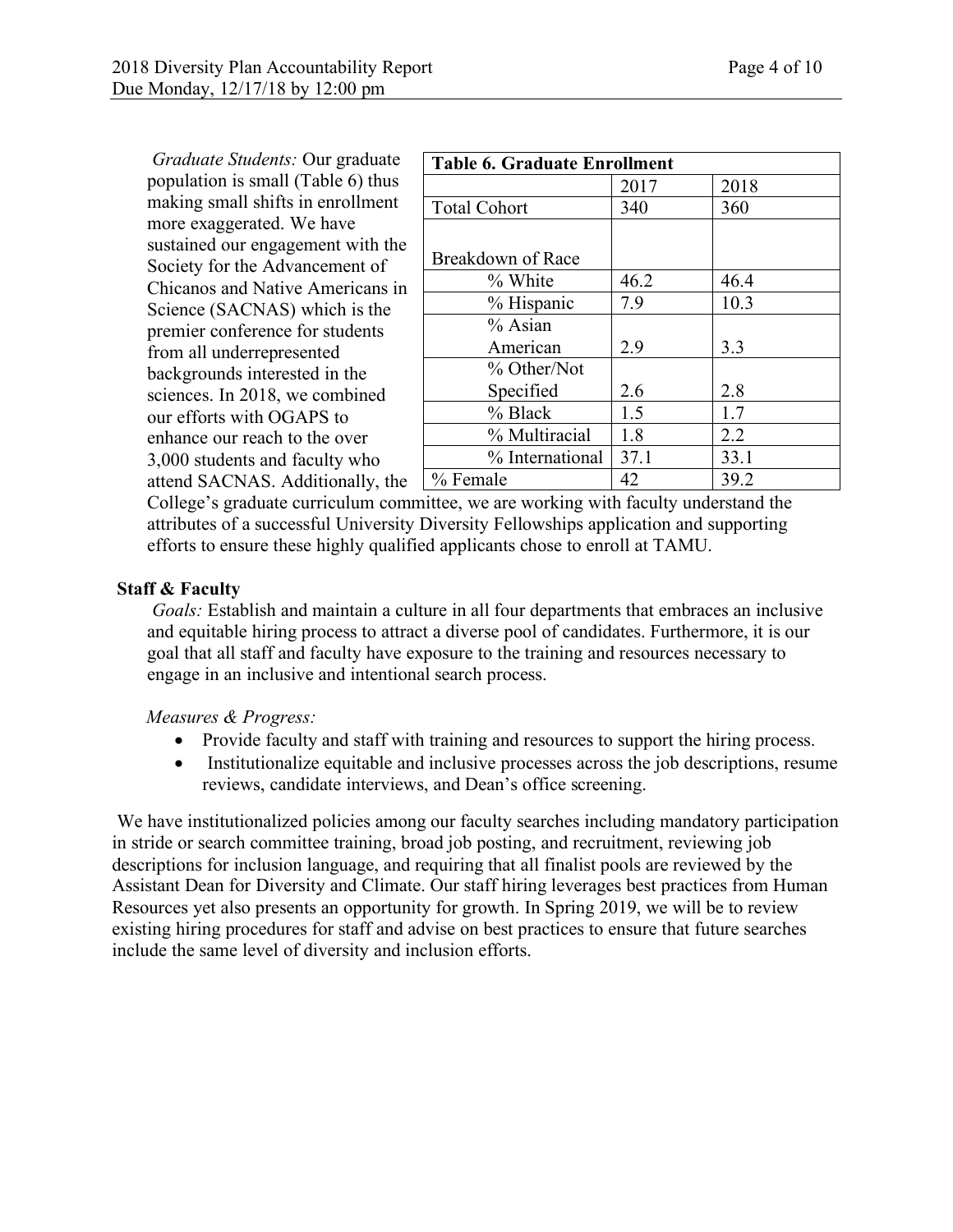**2. Retention (500-word limit)**: As informed by two or more years of assessment data, describe your unit's goals, measures, and progress on student/faculty/staff retention. If data are not available, describe plans to develop and assess goals for student/faculty/staff retention.

## **Undergraduate & Graduate Students**

*Goal:* Increased levels of retention with a focus on equitable outcomes for underrepresented groups. Provide students with access to the faculty support, resources, and peer networks necessary to be successful in their respective disciplines.

*Measures & Progress:* 

- 1-year, 4-year, and 6-year retention data for undergraduates.
- Maintain levels of engagement with the availability of tools, training, and resources to support success.
- Increased levels of graduate student sense of belonging, both within their department and across the college.

*Undergraduate Students:* The College's disaggregated retention (Table 7) provides a view of our success and opportunity for growth. This is complemented by our preliminary audit of retention program where we identified the need to support URM students further. Thus, we have submitted a proposal through the National Science Foundation that would facilitate the development of a college-wide peer mentoring program. Although targeting minoritized students, this program will be open to all Geosciences students to dovetail with broader Student Success Initiatives.

| <b>Table 7. Retention Data</b>  |                                                                                 |        |                                 |                 |                  |  |  |
|---------------------------------|---------------------------------------------------------------------------------|--------|---------------------------------|-----------------|------------------|--|--|
| <b>1-year Retained</b>          |                                                                                 |        |                                 |                 |                  |  |  |
| Year                            | <b>First Gen</b><br>Overall $(\% )$<br>White<br><b>Black</b><br><b>Hispanic</b> |        |                                 |                 |                  |  |  |
| 2015                            | 88.7%                                                                           | 92.7%  | 73.3%                           | 85.3%           | 84.8%            |  |  |
| 2016                            | 94.5%                                                                           | 95.1%  | 100.0%                          | 95.0%           | 94.0%            |  |  |
| 2017                            | 96.4%                                                                           | 98.0%  | 80.0%                           | 92.7%           | 97.9%            |  |  |
|                                 |                                                                                 |        |                                 |                 |                  |  |  |
|                                 |                                                                                 |        | <b>4-years Graduation Rates</b> |                 |                  |  |  |
| Year                            | White<br><b>First Gen</b><br>Overall $(\% )$<br><b>Black</b><br><b>Hispanic</b> |        |                                 |                 |                  |  |  |
| 2012                            | 67.8%                                                                           | 67.50% | 60%                             | 70.30%          | 74.10%           |  |  |
| 2013                            | 59.0%                                                                           | 61.50% | 18.20%                          | 63.80%          | 61.80%           |  |  |
| 2014                            | 58.4%                                                                           | 64.90% | 36.40%                          | 51.60%          | 52.90%           |  |  |
|                                 |                                                                                 |        |                                 |                 |                  |  |  |
| <b>6-years Graduation Rates</b> |                                                                                 |        |                                 |                 |                  |  |  |
| Year                            | Overall $(\% )$                                                                 | White  | Black                           | <b>Hispanic</b> | <b>First Gen</b> |  |  |
| 2010                            | 84.0%                                                                           | 84.60% | 80%                             | 76%             | 76.90%           |  |  |
| 2011                            | 84.0%                                                                           | 89.70% | 100%                            | 67.90%          | 77.60%           |  |  |
| 2012                            | 85.5%                                                                           | 84.80% | 80%                             | 89.20%          | 85.20%           |  |  |

*Graduate Students*: Our existing college climate data (discussed below) is our primary mechanism for tracking graduate student engagement with the college. To support retention efforts, several departments are taking innovative strides to ensure all graduate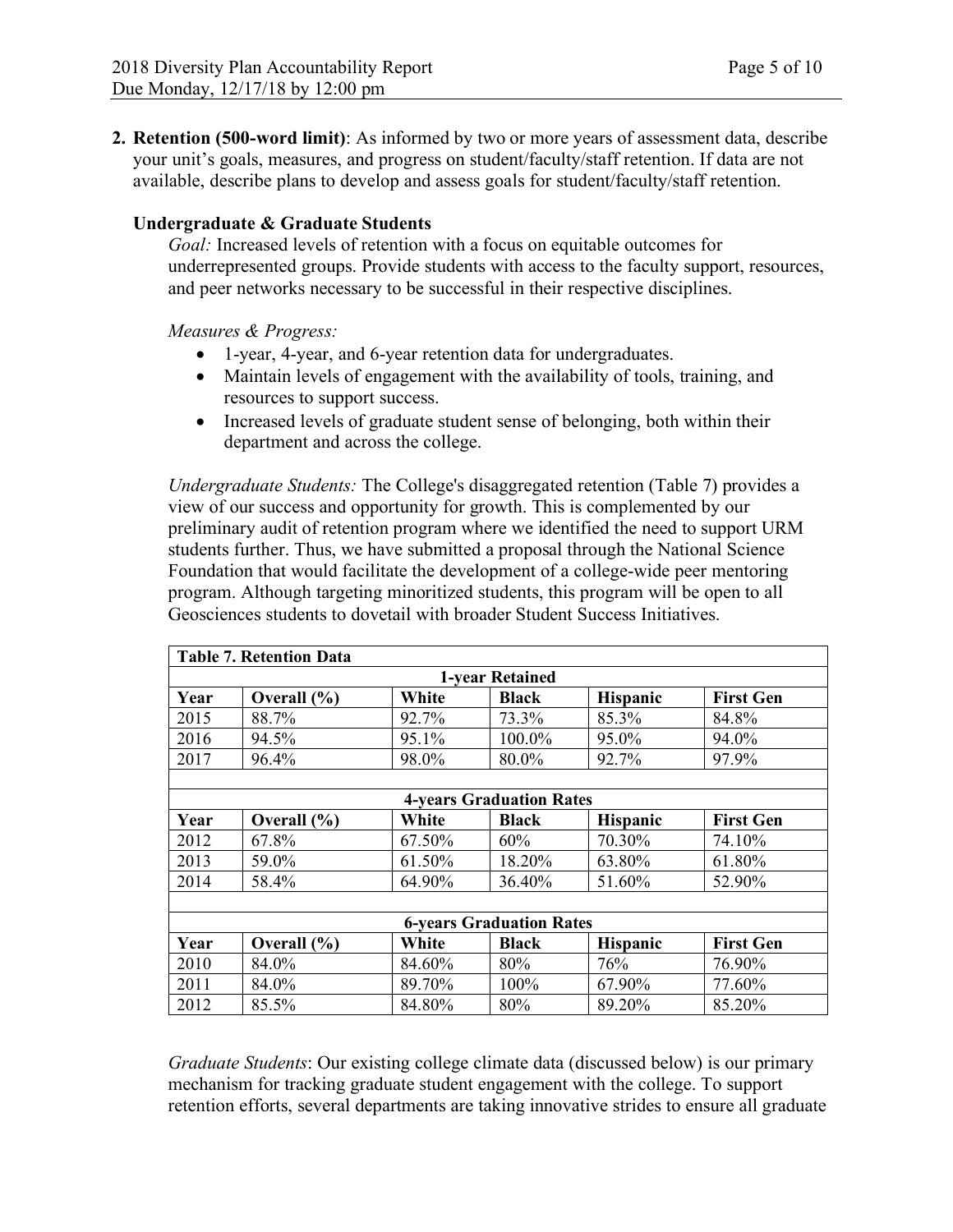students are positioned for success. The Oceanography department has implemented required programming, which includes tools for engaging faculty/research supervisors and transitions to graduate education, to aid graduate students. This program serves to model best practices which may be replicated across the college.

## **Faculty & Staff:**

*Goal:* To provide all faculty and staff with the opportunity to engage in mentoring, professional development, and positive, productive relationships to ensure continued interest in working at TAMU.

*Measures & Progress:*

- Faculty and staff opportunities to engage in mentoring, professional development or other growth opportunities.
- Increased levels of engagement and connectivity across all groups, as measured by the climate assessment data.

This year, the college ran a 3-day leadership development program (program goals below) bringing together a cohort of 25 department leaders, faculty, and staff that allowed for best-practice sharing, critical self-reflection, and planning. This complements our "sandpaper conversations" initiative which provided faculty with tools to navigate challenging conversations personally and professionally we have continued our faculty training. The College has also established an Early Career Agency Engagement Research Development Program to provide early career faculty with the knowledge and tools to effectively engage program managers from a variety of agencies concerning possible research opportunities and culminates in a visit to Washington. Over the past two years, 15 faculty members have participated (5 women and 3 URM) representing over 50% of our Assistant Professors. Participants build cross-departmental connections and foster community. It is augmented by department level efforts such as our Department of Geography mentoring program. Conversations are also underway to consider programming that targets our tenured faculty.

Staff retention efforts have been more targeted based on individual needs, identifying professional development opportunities on and off campus. In Spring 2019 we will be launching several climate and retention programs (further outlined below), several of which explicitly targeting our staff.

**Climate (500-word limit)**: As informed by two or more years of assessment data, describe your unit's goals, measures, and progress on unit/campus climate issues. If data are not available, describe plans to develop and assess climate-related goals.

In 2016, the CoG undertook our second college-wide workplace climate survey as part of an ongoing effort to measure and improve working conditions. The goal of this large-scale effort to is to understand, assess and improve the campus climate for diversity and inclusion. While the initial analysis was conducted by the former Associate Dean for Diversity and Climate, Eric Riggs, it was decided that Workplace Climate Task Force, representative of the breadth and depth of the College be convened to support the independent interpretation of these data. The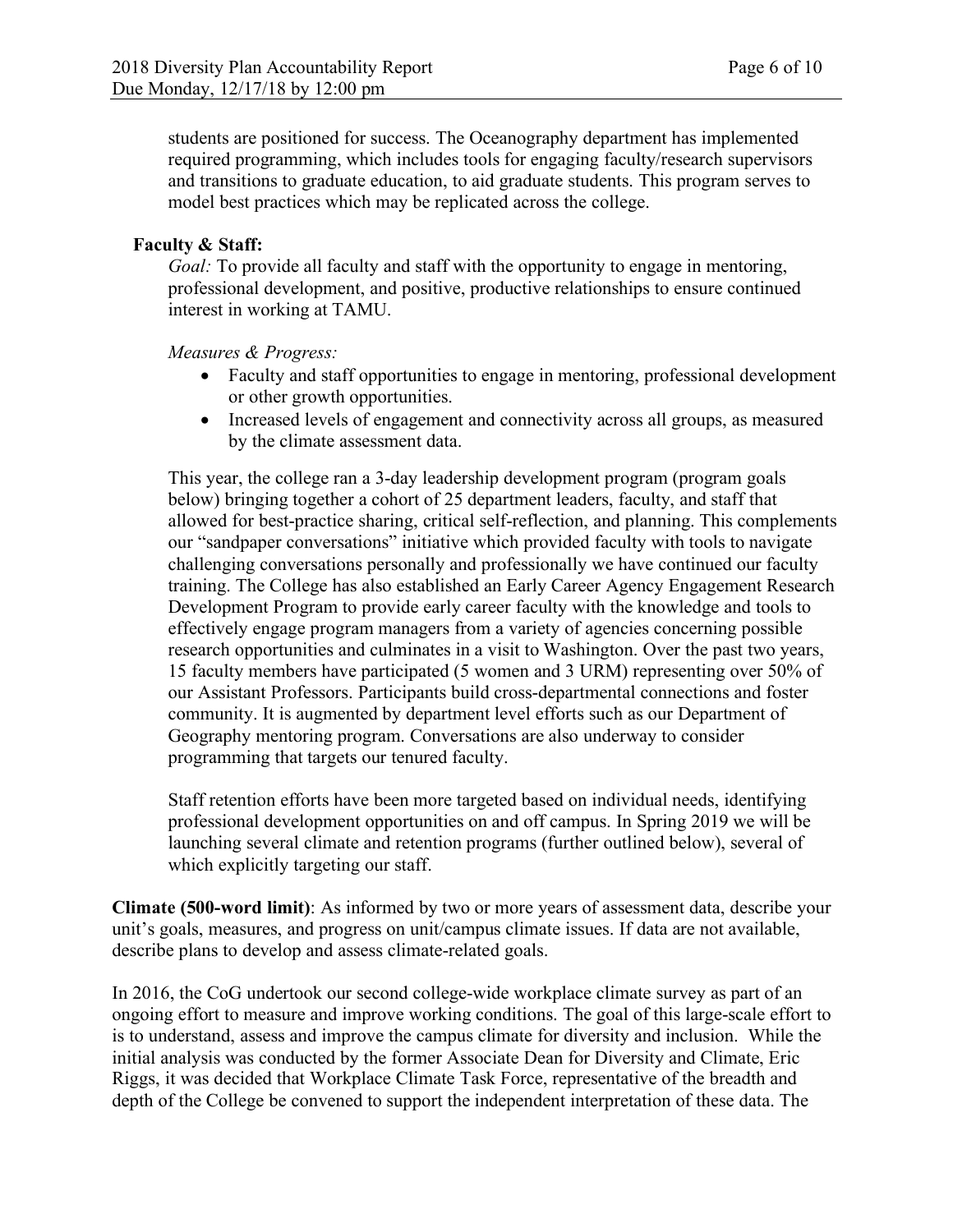group met during the 2017/2018 academic year and supported the release of the Climate data in Spring 2018.

Several areas of concern had emerged in our 2011 survey, including areas such as Distributive Justice, Interpersonal Conflict, Psychological Empowerment in the Workplace, Structural Facilitation of Teamwork, and Climate for Diversity related to Rank. Given the goal of fostering a college climate where all employees, regardless of social identity, experience, or role have the opportunity to thrive, the Workplace Climate Task Force paid particular attention to these areas. The research showed generally positive trends, with continued concern in two significant areas: task conflict- the disagreement coworkers have over how to complete their tasks and Interpersonal Conflict- the amount of personal or emotional conflict that exists within a work unit.

Four recommendations were drawn from this work. These include qualitative data collection to examine areas of concern further, reaffirming the significant effort that has been invested in departmental governance, faculty and staff search and promotion processes, staff empowerment and team organization, equity salary increases, where possible focus further on disaggregated data, and contextualize within additional university climate assessment data. Consequently, while these data provide a valuable benchmark for our work, there is still additional data required to take positive action in enhancing the climate.

To support these efforts, for the first time the College has established a Diversity and Climate Committee. This follows on the best practices by many in the University- College of Architecture, College of Medicine, Liberal Arts, etc. This committee, comprised of faculty, staff, and students from the college will be working to guide the diversity and climate efforts of the college. Thus far, the group has identified three priorities moving forward:

- Conduct qualitative data collection to get an updated and nuanced perspective on the experiences of the faculty and staff experiences related to the significant areas of concern outlined in the college climate assessment.
- Establish a professional development program related to diversity and inclusion to being exposing members of the college to the wealth of resources and knowledge available across the campus. The programming will include: staff lunch and learns- an opportunity for staff members to understand how their work directly supports the research and teaching of the college and diversity and inclusion training- opportunities that will be available to faculty and staff such as presentations from the Department of Disability Services: Facilitating Access.
- Identify examples of department-level efforts that may be scaled or replicated across departments.
- **3. Equity (500-word limit)**: As informed by two or more years of assessment data, describe your unit's goals, measures, and progress on equity-related goals (e.g., advancement, promotion, development, salaries, graduation rates, etc.) If data are not available, describe plans to develop and assess equity-related goals.

Over the past several years, our primary equity initiative has been focused on staff-faculty salary equity. Based on national salary survey data, a study of competitive offers and internal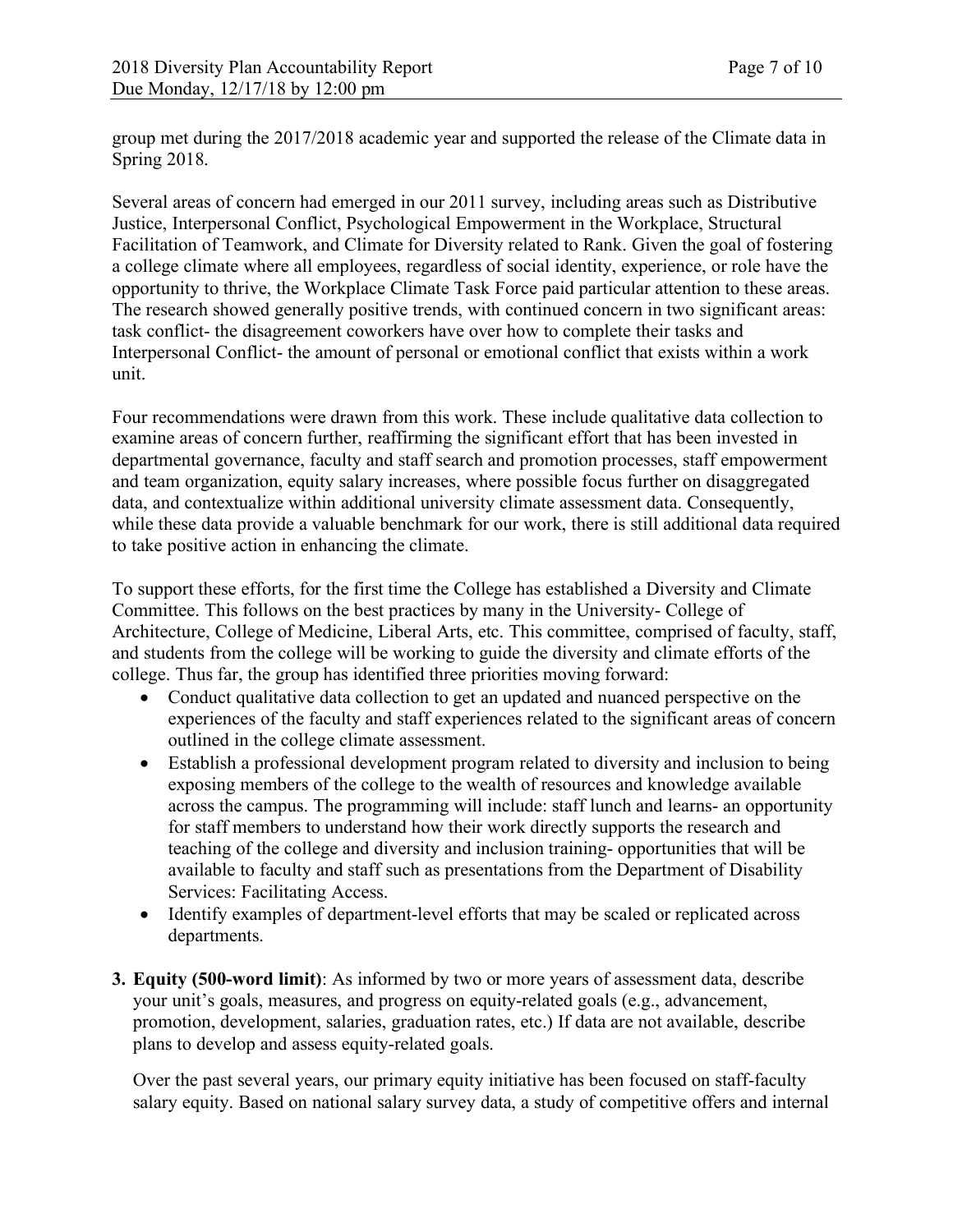analysis of salary gaps we have strategically addressed salary gaps. Table 8 highlights the efforts over the past five years. While anecdotal evidence illustrates that these efforts have had a positive effect on morale yet there is still a communications gap regarding these efforts. At the recommendation of the Diversity Committee, we will continue to identify mechanisms to ensure greater awareness of this and other diversity efforts. To this end, will launch in Spring 2019 with our first Diversity- State of the College, which will include a review of existing efforts and laying the foundation for the future. This will be followed up by department level engagement to underscore further the importance and urgency of this work is communicated.



As outlined above, we have also identified the need for a peer mentoring program aimed at addressing some of the retention and completion equity gaps outlined above. Modeled on best practices related to asset-based mentoring, this new program would over time become a flagship program of the college and allow us to directly address some of the gaps in engagement and participation that we have identified. Initial efforts in this area have begun this fall with a deepened engagement with the LSAMP programming. We have doubled our cohort of students participating in undergraduate research and aim to sustain the number of students participating in the Merida, Mexico study abroad partnership with Engineering. From this work, we are establishing best-practices for ensuring engagement among CoG undergraduates from diverse identities. These programs and others also have the opportunity to extend existing programs such as GeoX to support students through the duration of their college experience.

The strategies outlined above present the opportunity to increase the equity emphasis across the college.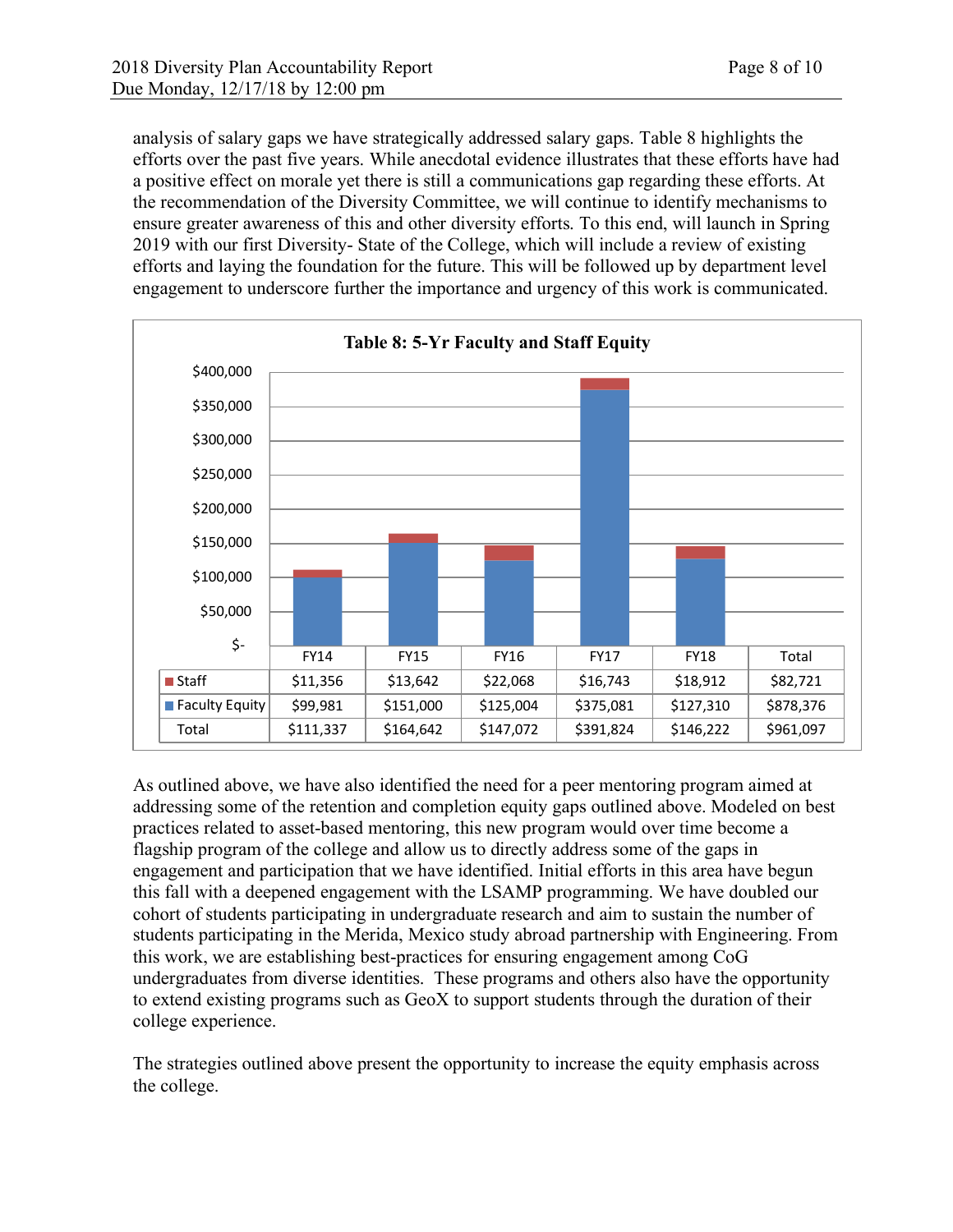- **4. Reflection (800-word limit)**: This section provides you with an opportunity to outline your 2019 unit presentation for the Council on Climate and Diversity. Related to diversity, accountability, recruitment, retention, climate, and equity:
	- **a)** Describe how your unit is "moving the needle" (e.g., changing numbers/composition, awards, recognition, grants, funding, etc.).

The CoG has made significant efforts in relation to faculty across two fronts. First, there has been a concerted effort to ensure that our awards and recognition efforts elevate the status of high-performing faculty within the College. This has included the recognition of female Presidential Impact Fellows, two consecutive years in a row (Sarah Brooks and Kathleen O'Reilly). Additionally, the CoG has seen two additional female faculty recognized for their efforts including, Regents professor (Lisa Campbell) and an endowed professor. Finally, one of our female faculty (Wendy Jepson) was named at AAAS Leshner Fellow.

Second, in light of the Provosts reinvestment plan, the CoG engaged reflection and discussion regarding prospective faculty candidates, particularly those from underrepresented groups within their disciplines. This sparked valuable conversations about individuals whose skills and experience would contribute to the diversity of the College. This mindset will be institutionalized for all searches to prioritized diversity as a major dimension of excellence.

**b)** What challenges has your unit faced? What plans are in place to address the challenges The current challenges faced by the CoG are clustered around four key areas, faculty hiring and retention, staff training, climate, and equity inquiry. *Faculty:* The CoG has been challenged by the compression of faculty numbers to mitigate cuts to the recurring budget. These cuts have hindered our ability to hire and diversify our faculty. To address this, moving forward, all searches will be used to enhance the diversity of our faculty. Additionally, discussions are underway to launch a competitive post-doc program that would connect these emerging scholars with associate professors to work with these faculty in their research trajectories post-tenure. *Staff Training*: CoG has lacked a broad training or professional development program which support our staff retention and climate goals. We have begun to address this with the 3-day leadership training offered this summer, which we will host again in 2019. This will be augmented by the 2019 training series outlined above. *Climate*: As outlined in the climate section, there are two primary areas of concern but

given the small size of the CoG, disaggregating this data in actionable ways has proven challenging. Thus, in Spring 2019 we will engage in some qualitative data collection to further understand the challenge and propose solutions to enhance the College climate. *Equity:* While we have committed a significant amount of resources and effort to address staff and faculty salary equity issues, the broad awareness of this continues to be limited. To combat this communication challenge, we will be hosting a college forum and directly